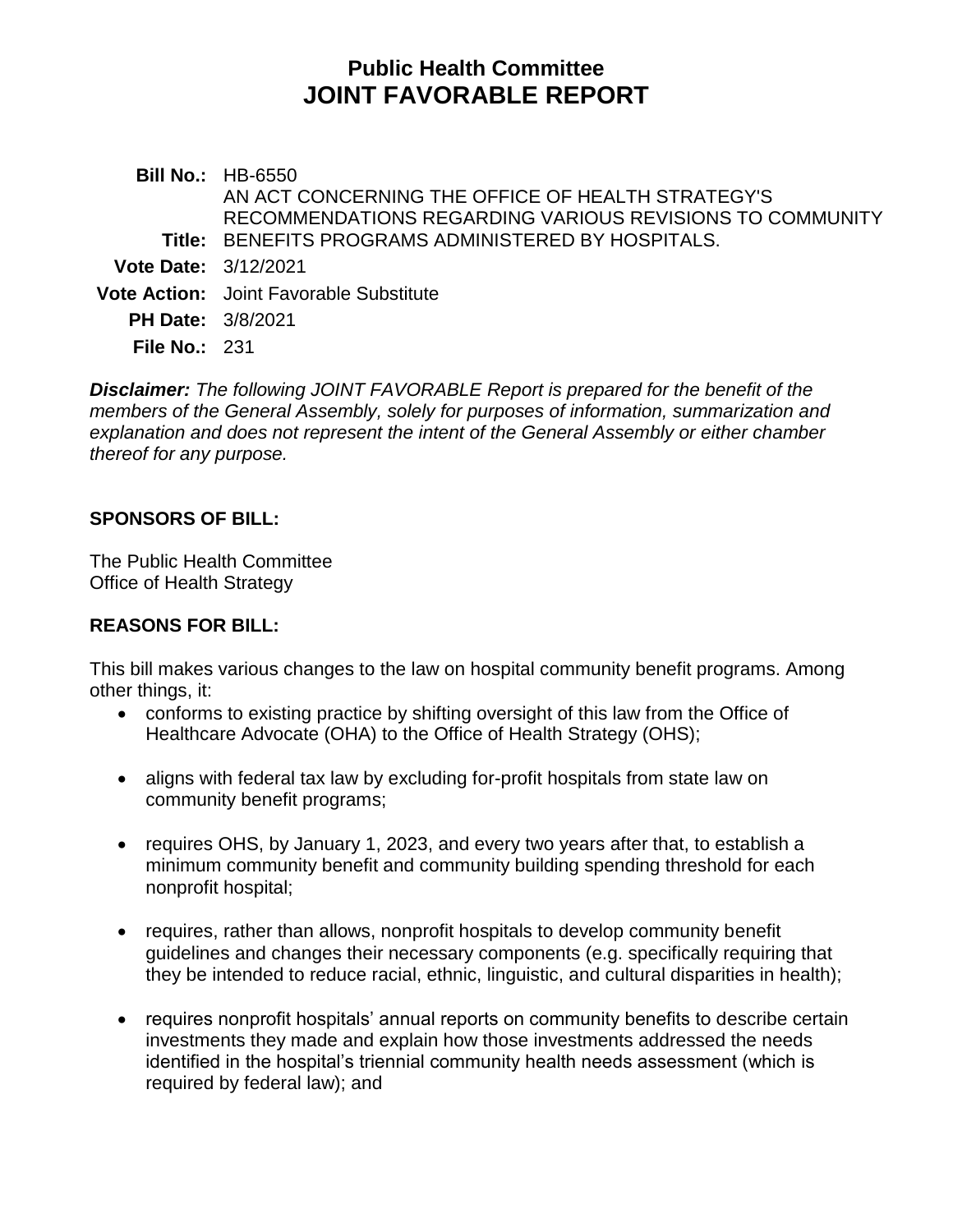removes managed care organizations (MCOs) from this law. 2021HB-06550- R000231-BA.DOCX Researcher: JO Page 2 3/31/21 The bill also makes several minor, technical, and conforming changes.

# **RESPONSE FROM ADMINISTRATION/AGENCY:**

# **Senator Martin Looney, 11th District, President Pro Tempore:**

The Senator supports the legislation as it would encourage the use of hospital community benefit plans to address racial and ethnic health disparities. It would also facilitate the integration of the community benefits plans with the needs of the community.

#### **Victoria Veltri, Executive Director, Office of Health Strategy:**

The agency supports the legislation as it seeks to establish consistent community benefit reports across all of Connecticut's non-profit hospitals. The agency is supportive of public transparency and meaningful engagement and participation between the non-profit hospitals and the residents of the state. The legislation builds on Executive Order No. 5 and furthers the commitment to address racial equity issues in health care access and delivery.

# **NATURE AND SOURCES OF SUPPORT:**

#### **Kenneth Barela, Chief Executive Officer, The Hispanic Health Council:**

The council is supportive of the legislation as it works to improve the health and social wellbeing of Latinos and other communities, which is the council mission. The council is in agreement that the benefit programs should be directly tied to the needs of the community, as well as shifting the community benefits to address the social determinants that play a role in the health status of the people. It also supports the standardizing aspect of the bill, that the benefit programs should be comprehensive and transparent across the board.

#### **Black and Brown United in Action**:

This organization supports the bill as it will ensure that funding be allotted in ways that address the inequities and injustices that have been deepened by the pandemic. The history of racism in health care reaches back to the days when slaves were not offered health care. There has been a lack of action in the face of requests from a coalition of advocacy organizations in Connecticut. This legislation will strengthen and improve the timing, content, regularity, and uniformity of reporting from hospitals.

#### **Ted Doolittle, Healthcare Advocate, State of Connecticu**t:

The Healthcare Advocate of Connecticut supports the legislation as it makes important enhancements and clarifications regarding the obligations of hospitals when establishing, implementing, and reporting on their community benefits programs. The bill shifts responsibility for gathering and publishing reports regarding hospital community benefits programs from the OHA to the OHS, and the OHS has already assumed these obligations in a Memorandum of Agreement with OHA.

#### **Marcia DuFore, Executive Director, Amplify, Inc.:**

The Director supports the legislation as the organization highly relies on the Community Health Needs Assessments as a source of data for understanding local needs and priorities.